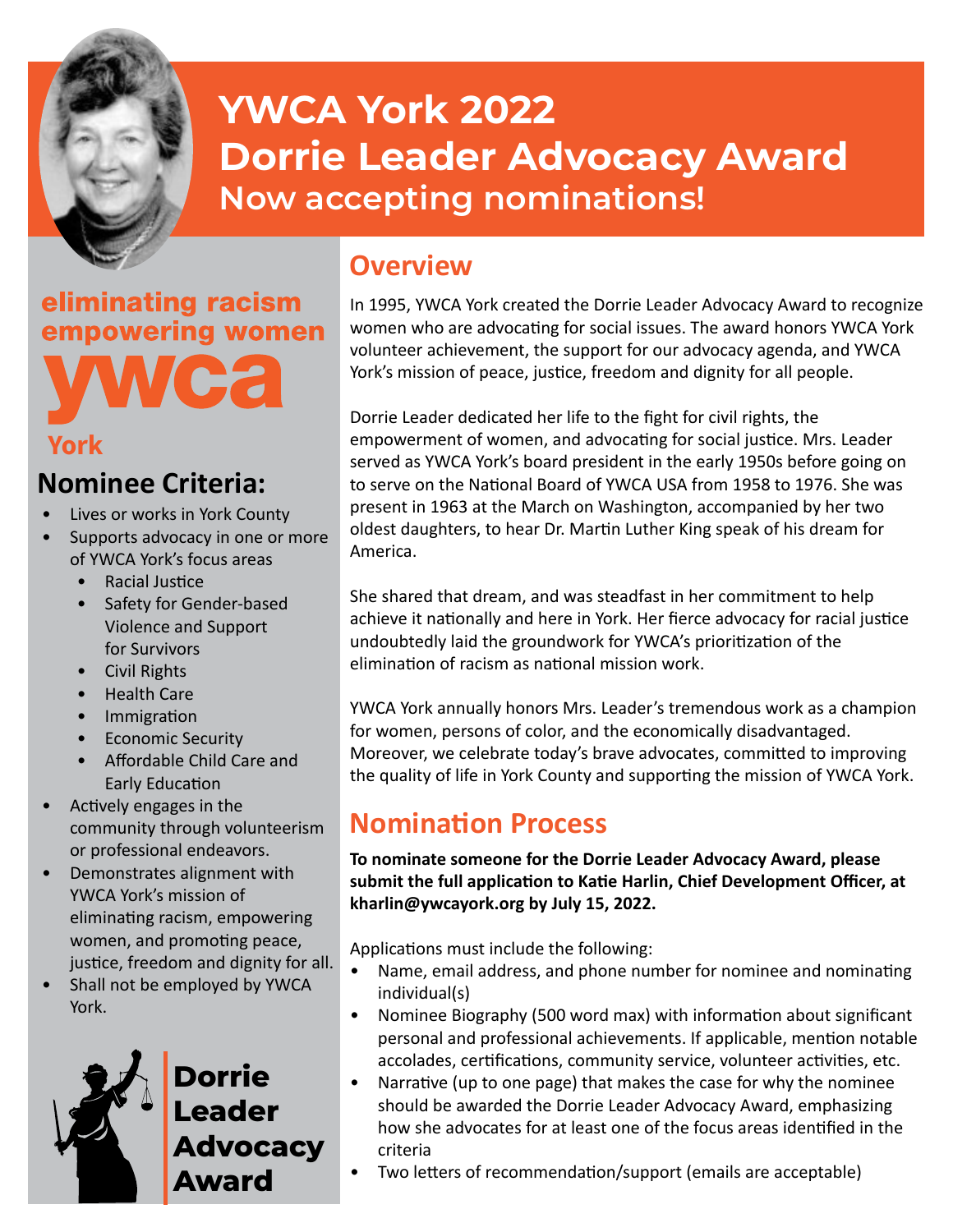

# **YWCA York Dorrie Leader Advocacy Award Nomination Form**

### **Nominee Information**

| Is she aware of the nomination? $\Box$ Yes $\Box$ No |
|------------------------------------------------------|

### **Nominating Individual Information**

If the nomination is coming from a group, select one individual to be the point person.